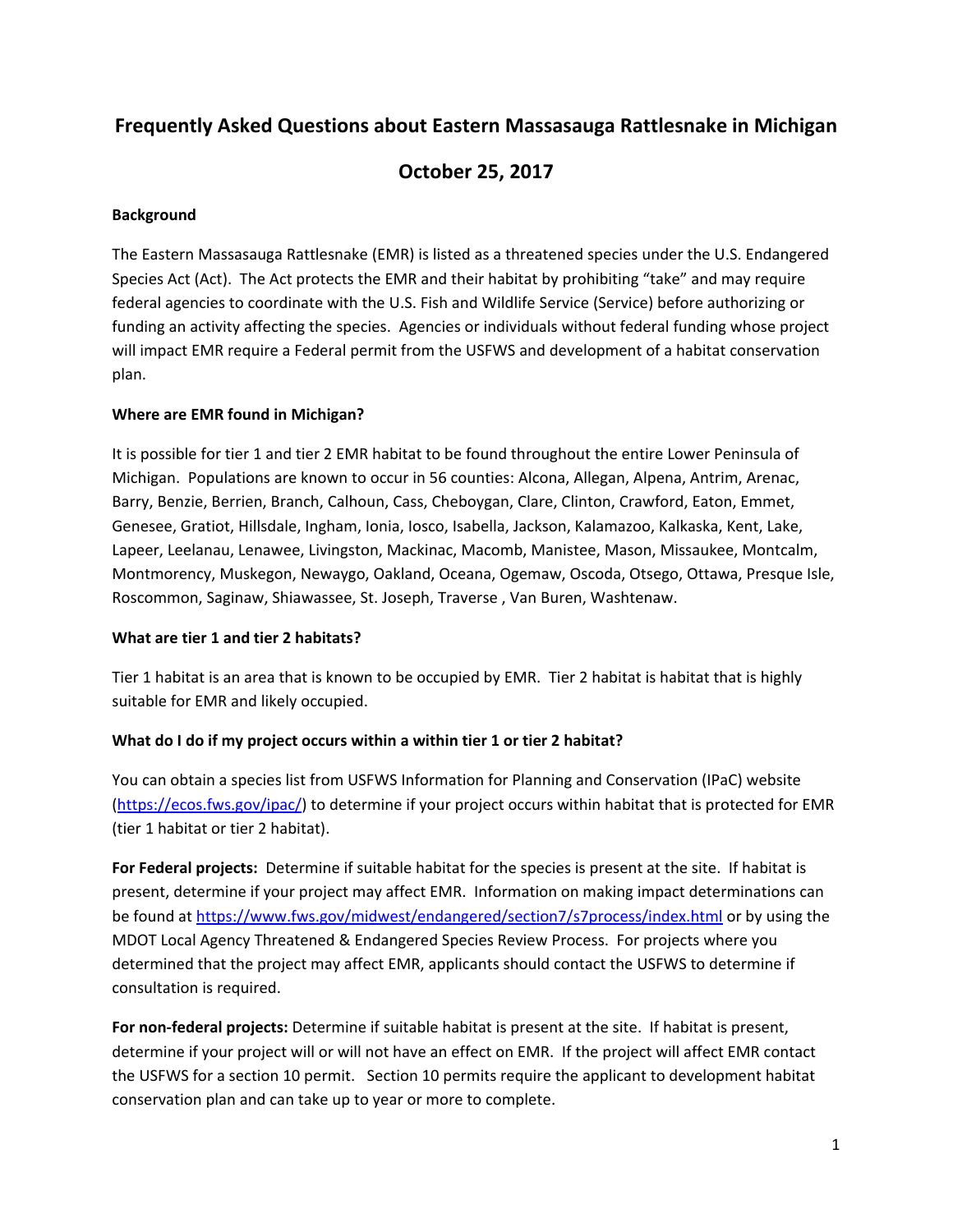#### **How long does consultation with the USFWS take?**

There are two types of consultation with the USFWS, formal and informal. Formal consultation must be initiated through your federal action agency and may take up to 135 days to complete. The applicant can submit informal consultation directly to the USFWS and may take up to 30 days for review. The determinations by the applicant in an informal consultation are subject to approval by your federal action agency or its designated representative (MDOT).

## What if my project occurs in a county listed above but is not within tier 1 or tier 2?

If your project occurs within the Lower Peninsula of Michigan but does not fall within regulated tier 1 or tier 2 habitats then your project is consider to have no effect on EMR. However, it's important to remember that your project is still within the range of EMR and snakes could occur at your project site. EMR are federally protected wherever found. You should contact the USFWS within 24 hours of any observation.

#### **When are snakes active?**

Snakes are typically active from March 15<sup>th</sup> through October 31<sup>st</sup>. Contact the USFWS for project specific active season dates.

## **Are there seasonal restrictions similar to bats?**

Yes, certain seasonal activities can result in an adverse effect to EMR and are subject to seasonal restrictions such as, roadside mowing, brush clearing, and ditching. Activities subject to seasonal restrictions can be found in the EMR guidance at

(https://www.fws.gov/midwest/eastlansing/te/pdf/MichiganEMR\_BMPsProjectReviewGuidelinesMarch 2017.pdf).

# **What if I can't meet the mowing requirements or other seasonal restrictions in the EMR guidance document?**

Contact the USFWS for development of an alternative schedule or strategy.

## **Are there transportation projects that will not affect EMR?**

Yes, MDOT and the USFWS have developed a list of project types that will have no effect to EMR. Contact MDOT Local Agency Program for a list of activities.